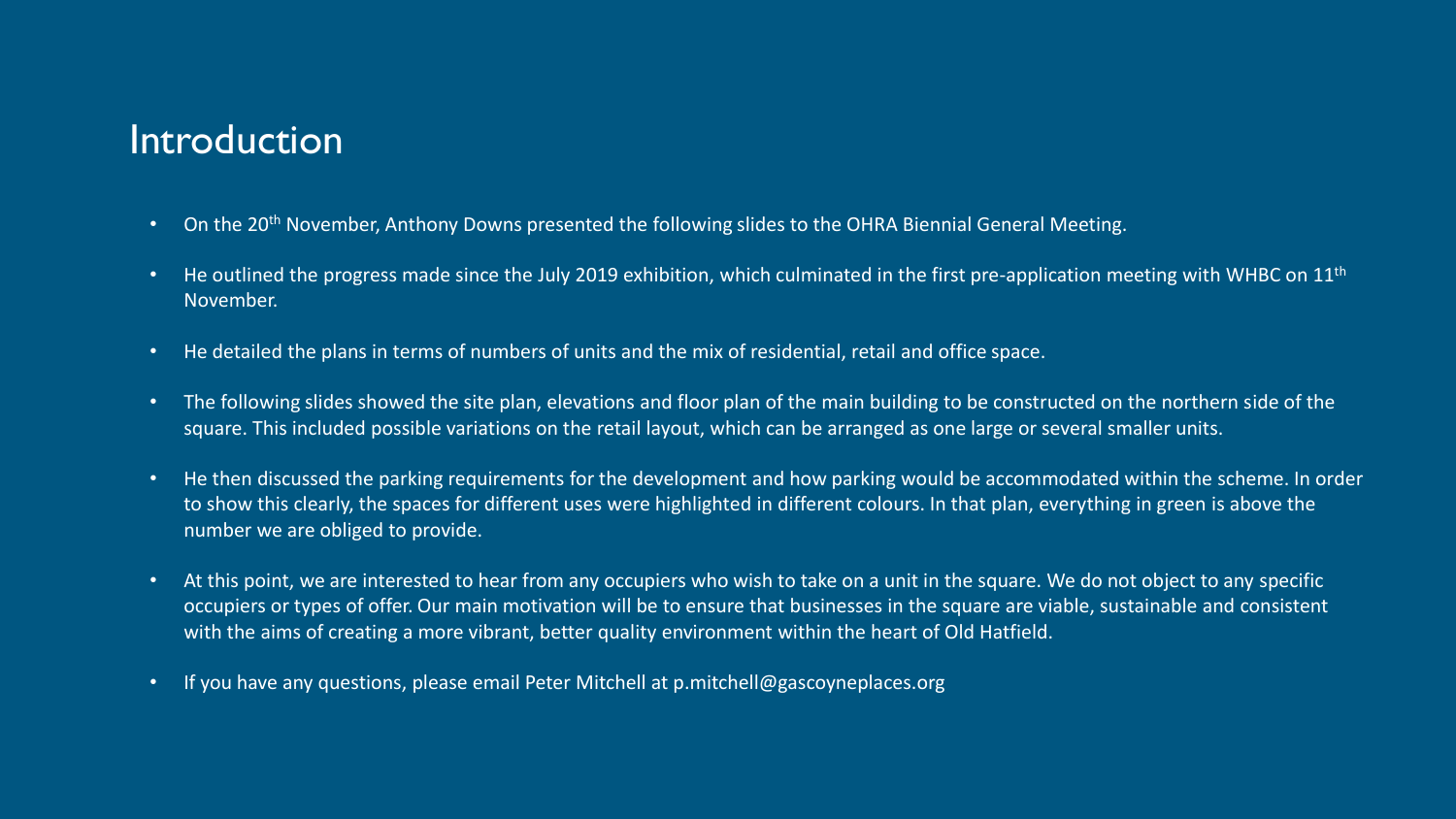# Salisbury Square

Anthony Downs Hatfield Estate Director

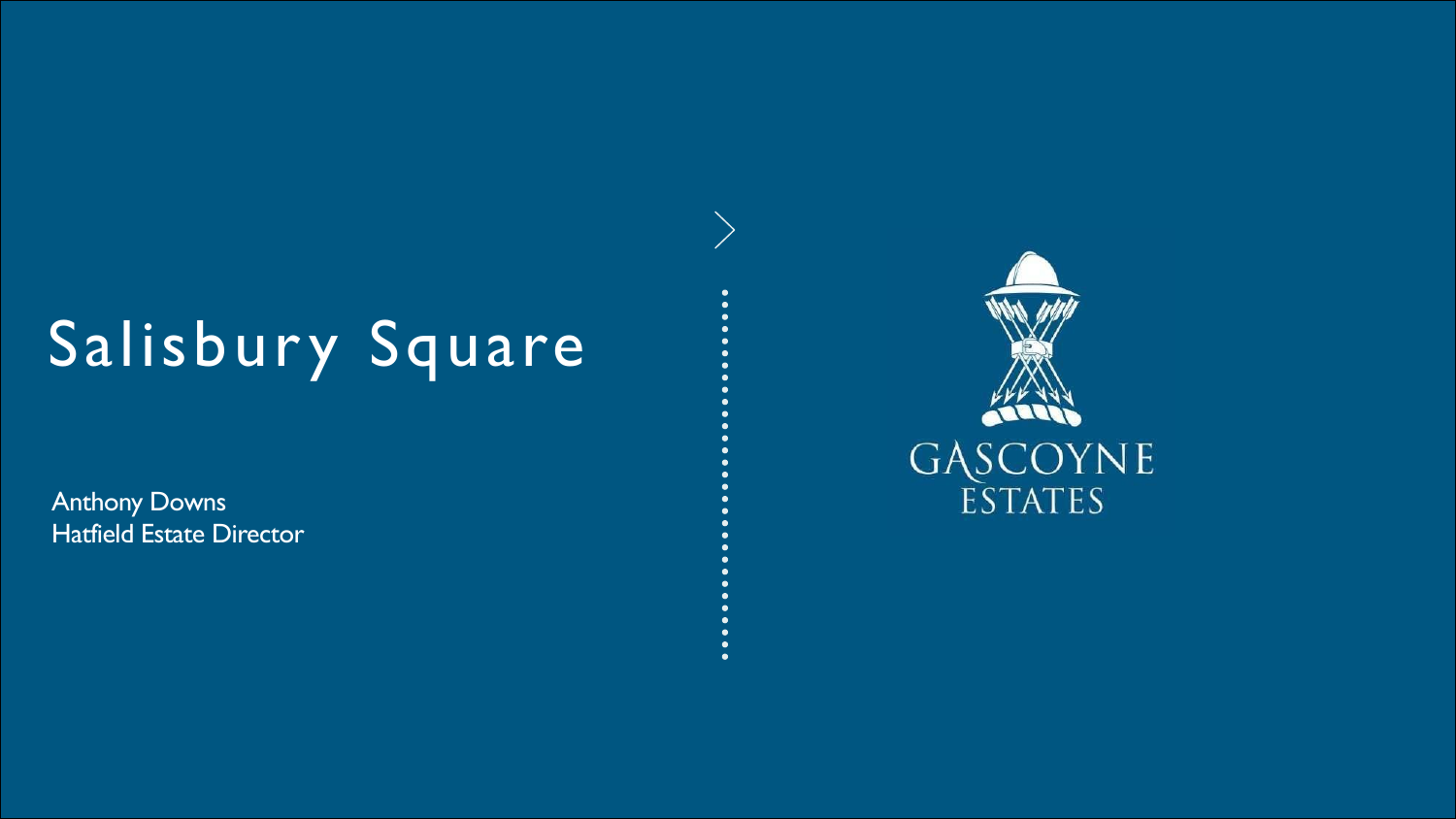### Progress

- June 2019 Salisbury Square Exhibition
- Analysed and published responses
- Design review incorporation of consultation responses
- Continuously refined and improved design
- Early November Pre-application discussions with WHBC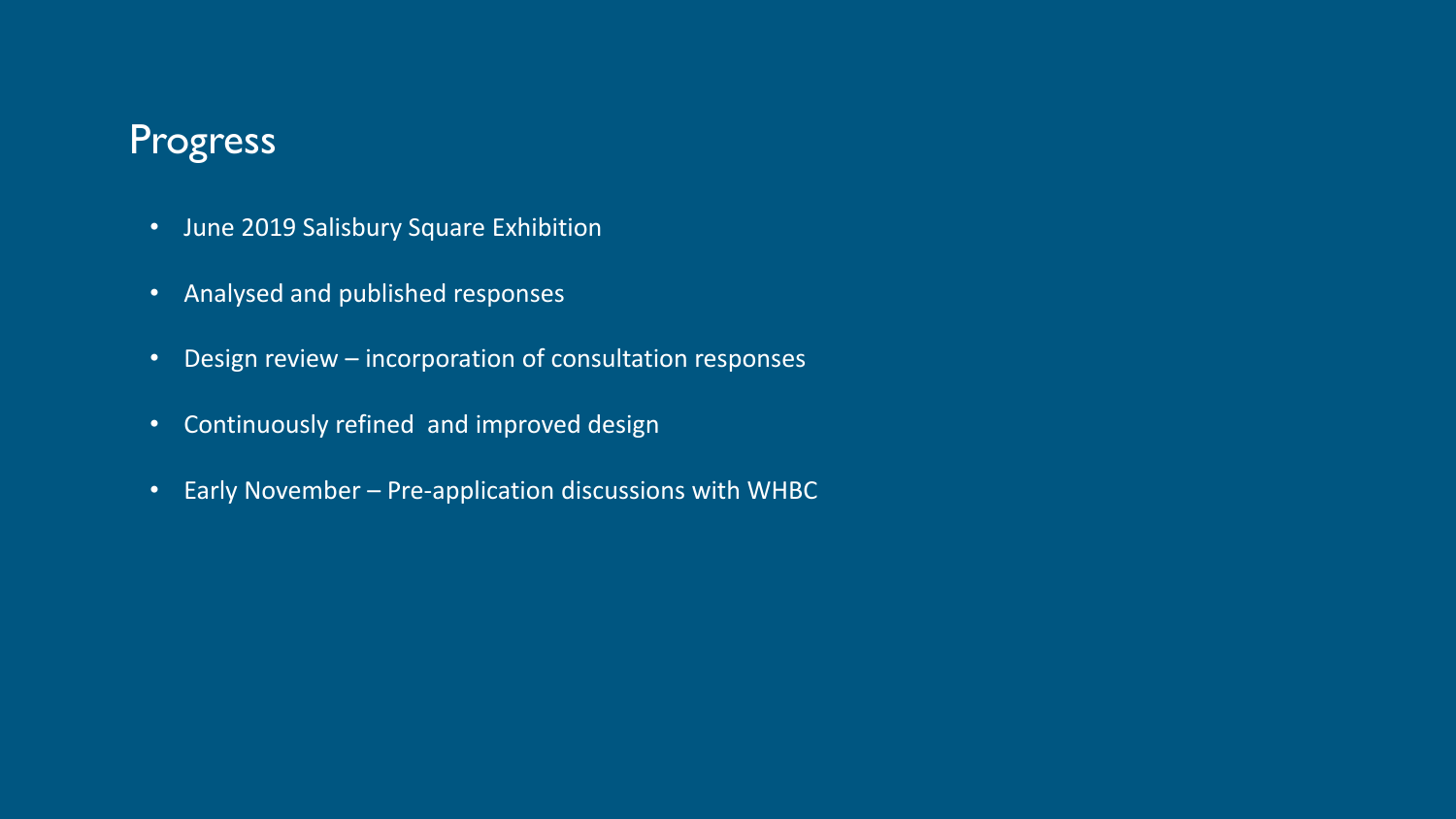### Headline numbers

- 10 no. 2 bed flats
- 5 no. 3 bed houses
- 1 no. 1 bed Mews

16 residential units

• 563 Sqm office space

 $\overline{\phantom{a}}$  , which is the set of the set of the set of the set of the set of the set of the set of the set of the set of the set of the set of the set of the set of the set of the set of the set of the set of the set of

• 277 Sqm retail space

 $\overline{\phantom{a}}$  , which is the set of the set of the set of the set of the set of the set of the set of the set of the set of the set of the set of the set of the set of the set of the set of the set of the set of the set of

840 Sqm commercial space

80 parking spaces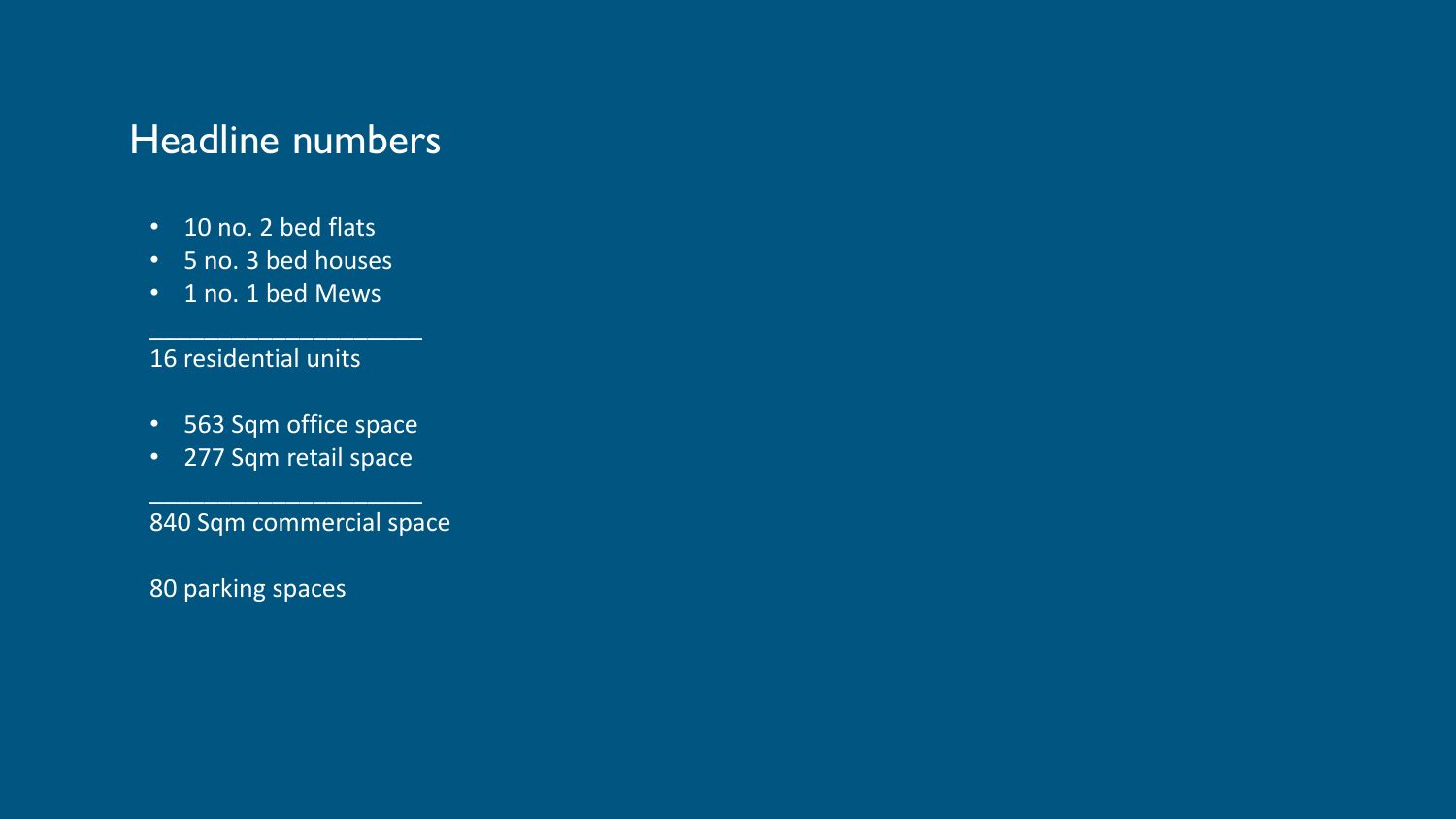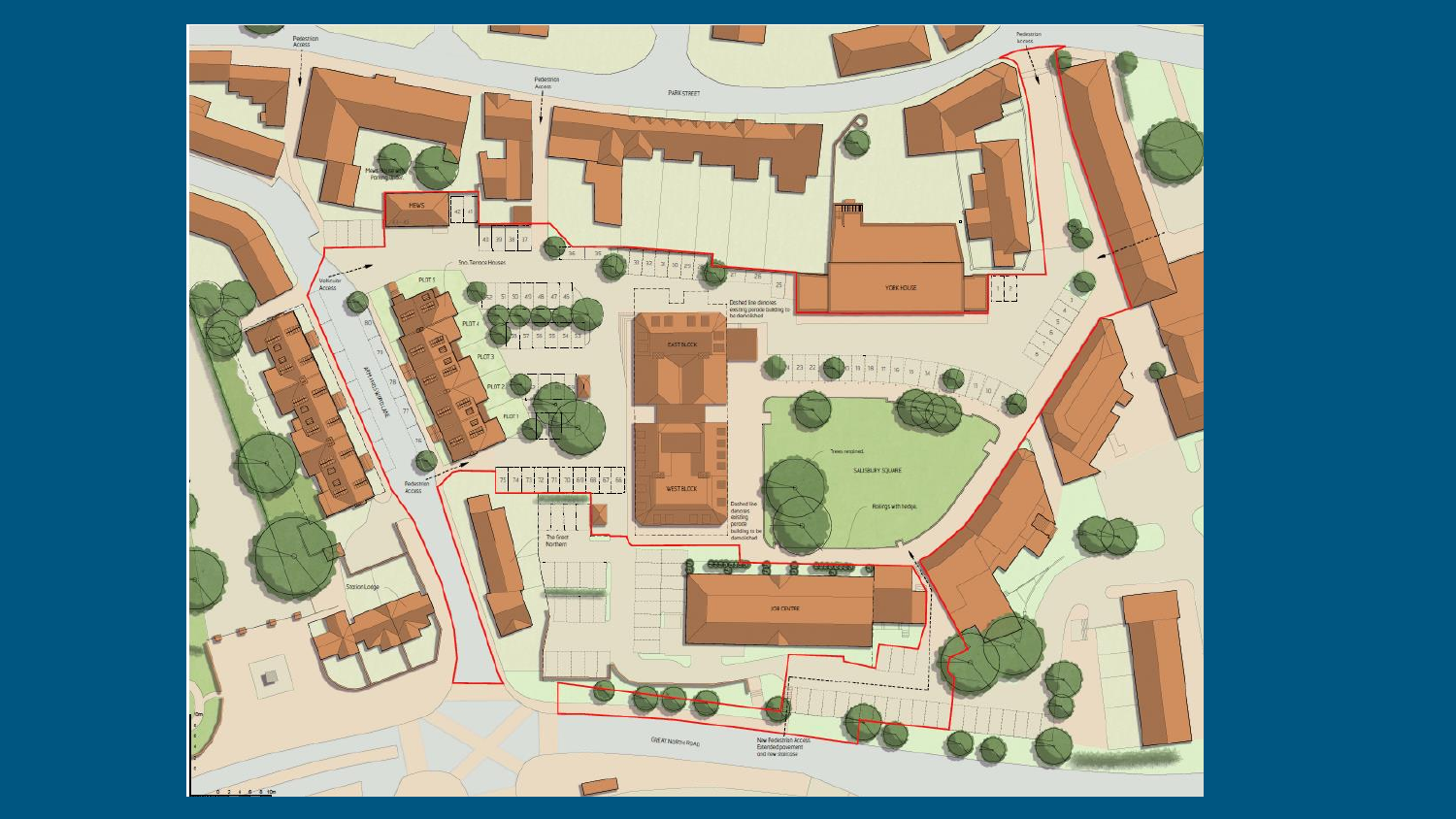



**DAST BLOCK** 

Proposed East Elevation 1:200 Q A1

WEST BLOCK





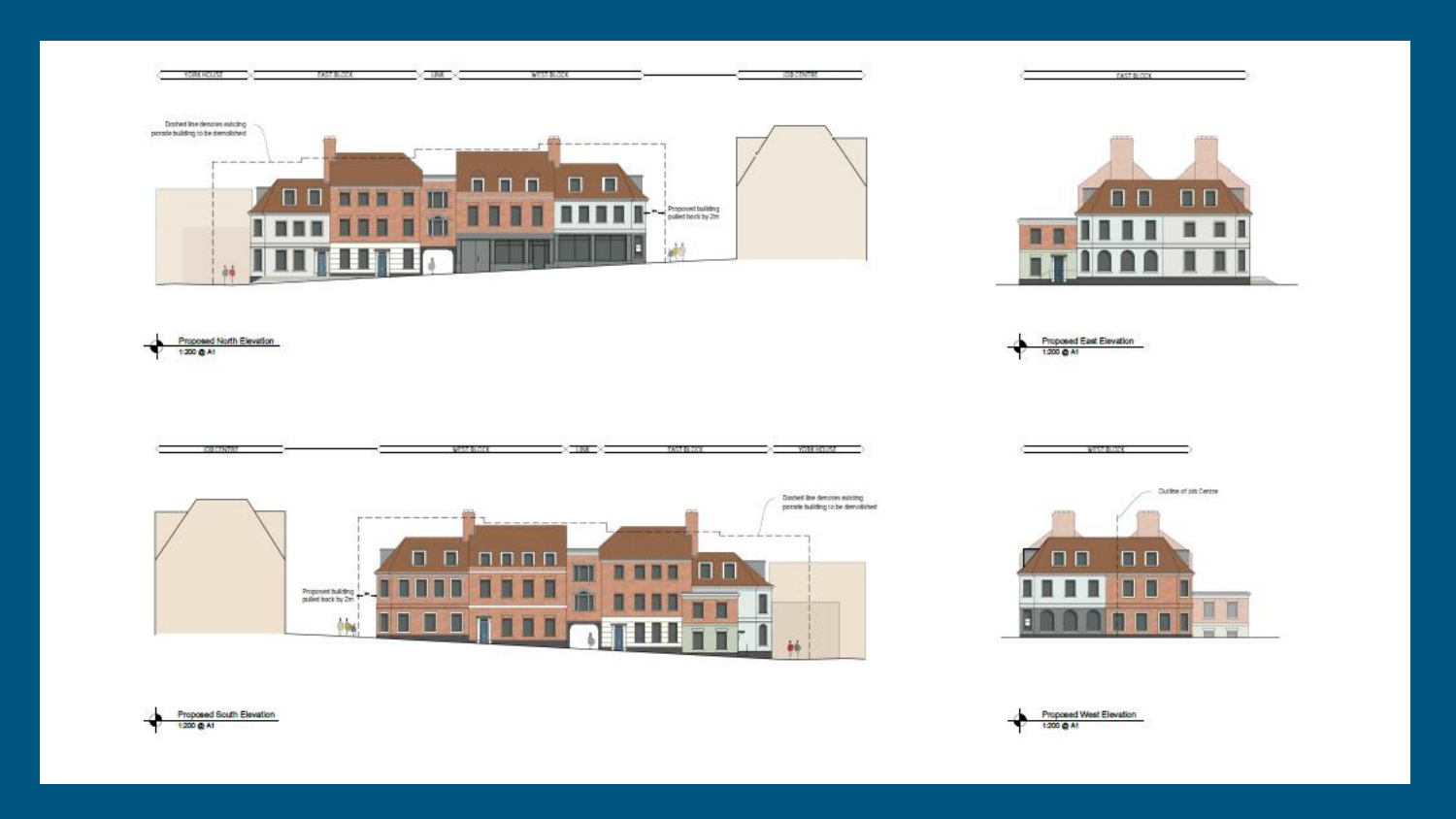









Proposed First Floor Plan

Proposed Roof Plan

1200 Q At

1200 @ At



**MISTOLOGY** 









 $\overline{\mathbf{H}}$ 

OPPRICH

**Filli** 

. I

П

견

 $\mathsf{lo}$   $\mathbb {E}$ 

**WIST BLOCK**  $\times$ uw $\times$ **WEST BLOCK EAST BLOCK** 

 $\times$  INC  $\times$ **EAST BLOCK** 

**MANA** BERGE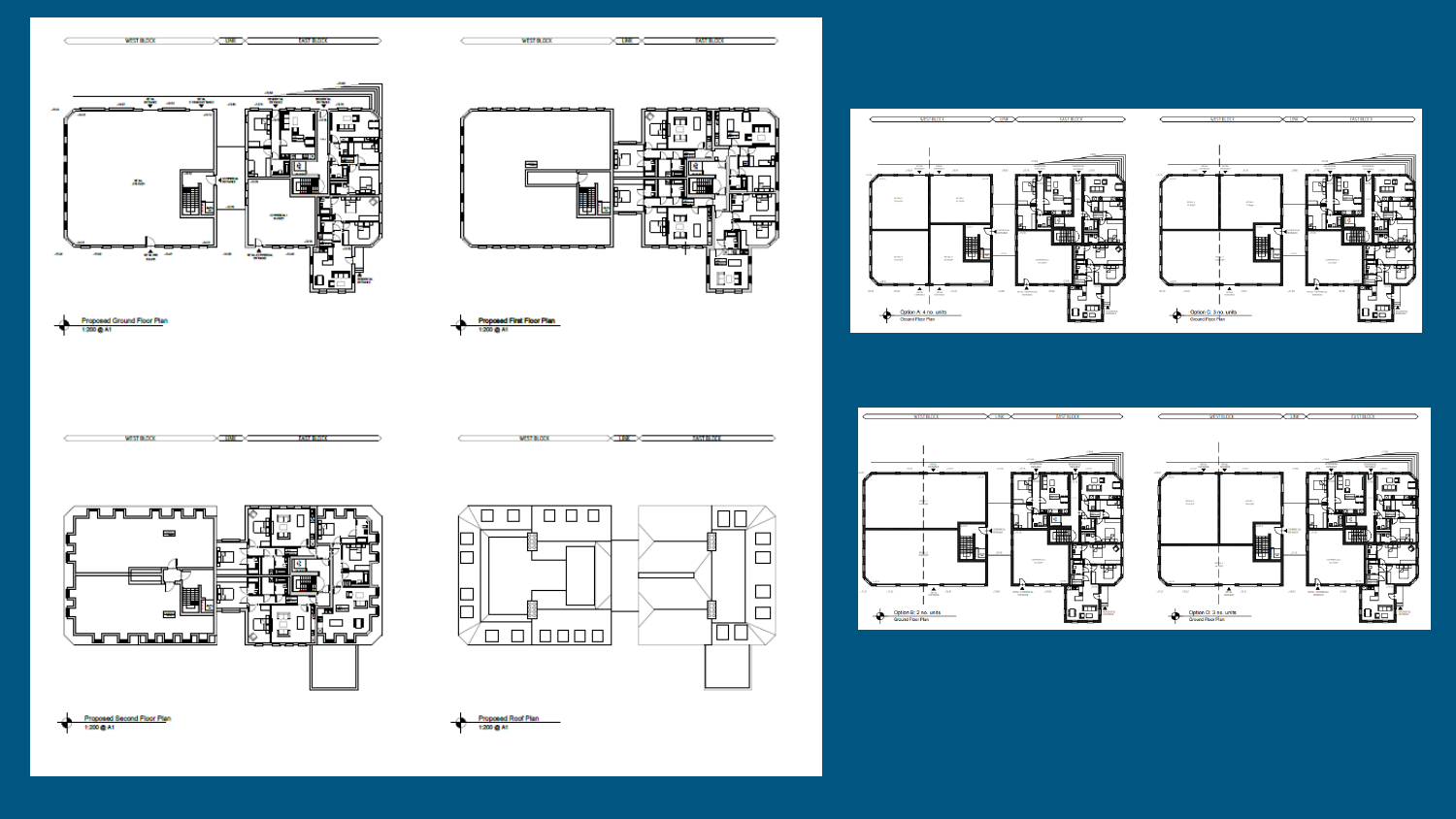## Parking

- Parking standards require **47 spaces**, comprising:
	- 19 residential
	- 19 commercial
	- 9 retail
- We are providing **80 spaces**
	- 18 more than at present
	- 33 more than are required
- Other parking
	- **Batterdale A & B unaffected**  further parking controls to be implemented once in our ownership
	- Residents will be eligible to apply for overnight parking permits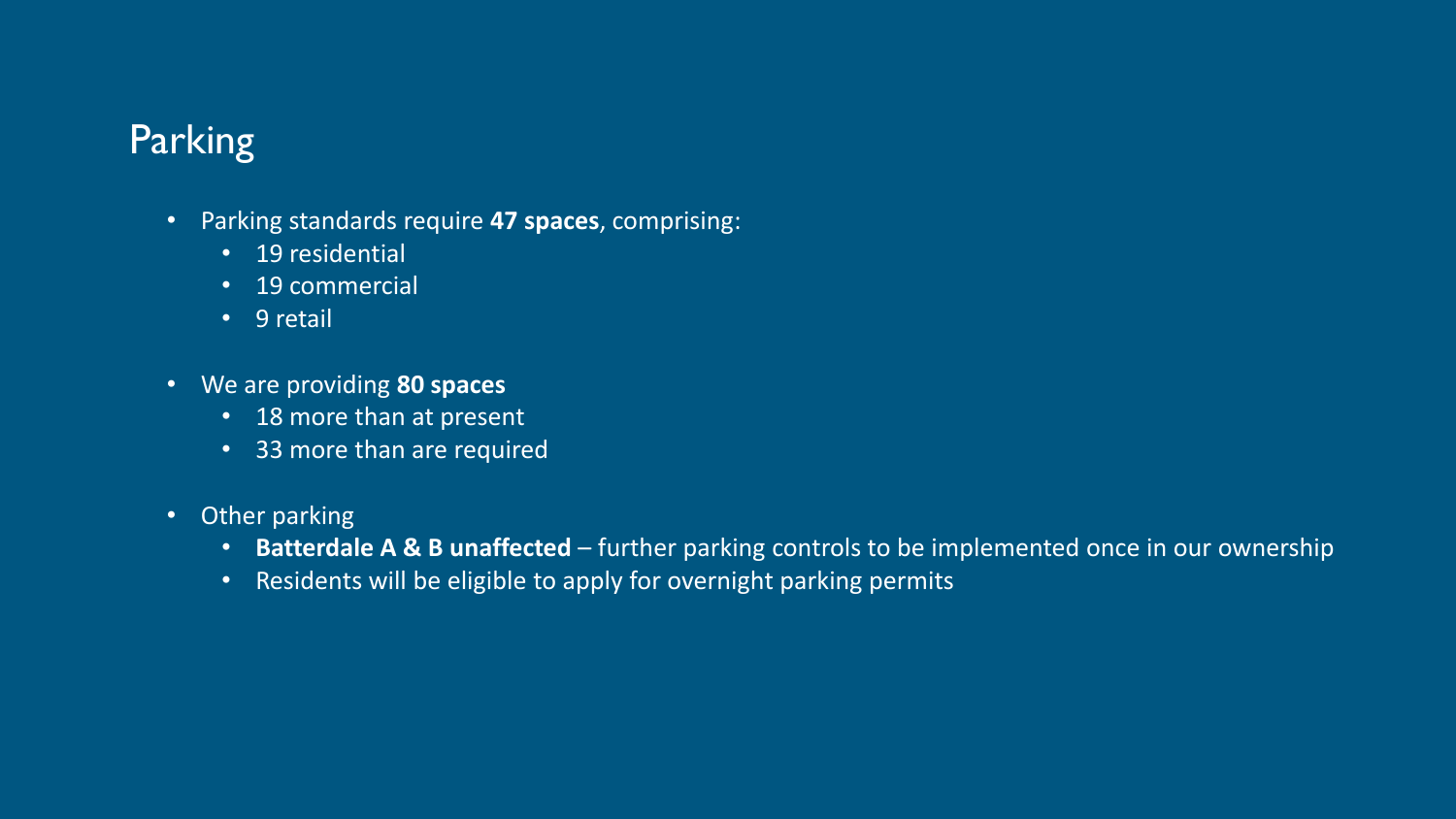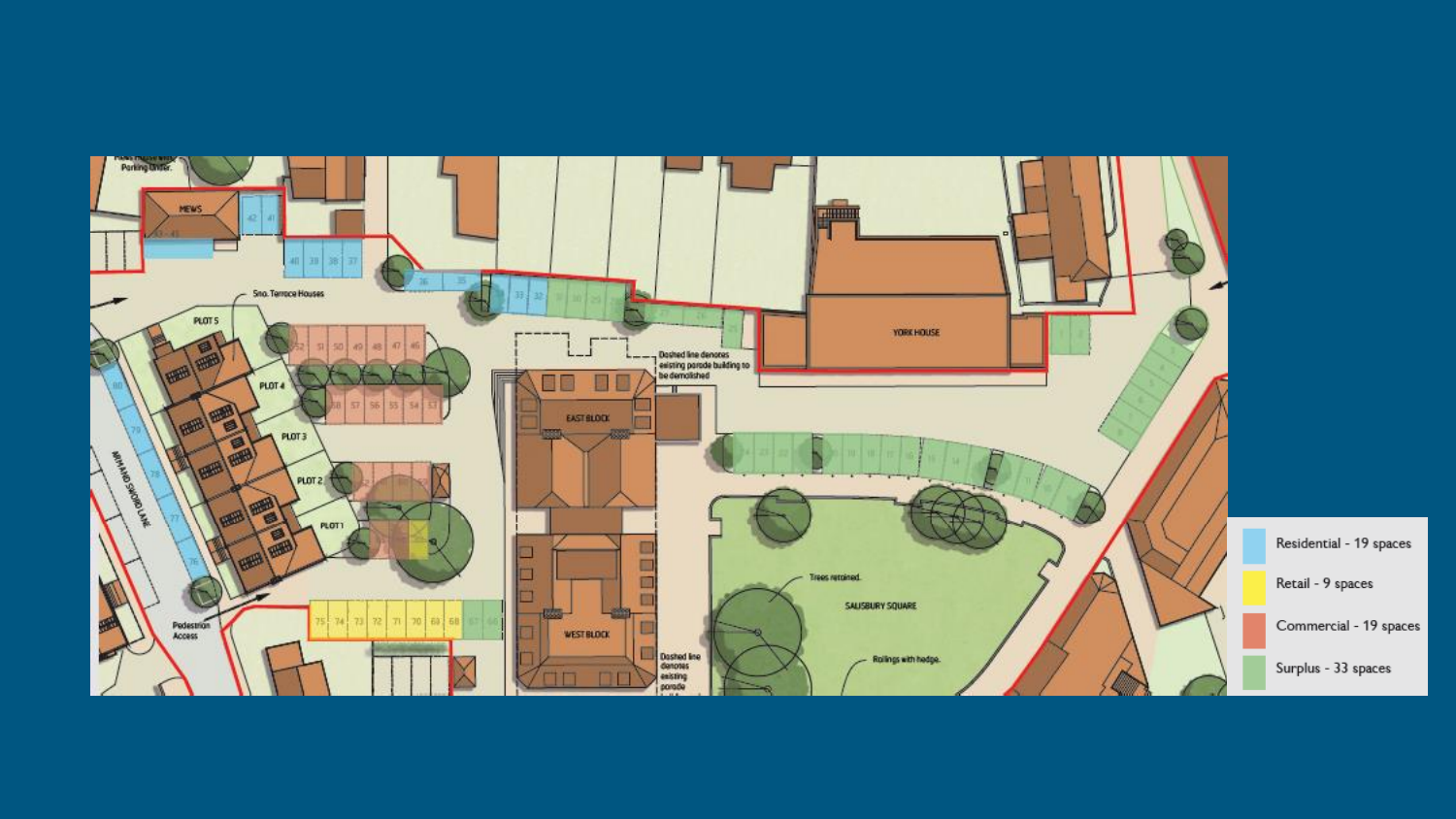#### Next steps

- Continue pre-app discussion with WHBC
- Submit final planning application in spring 2020